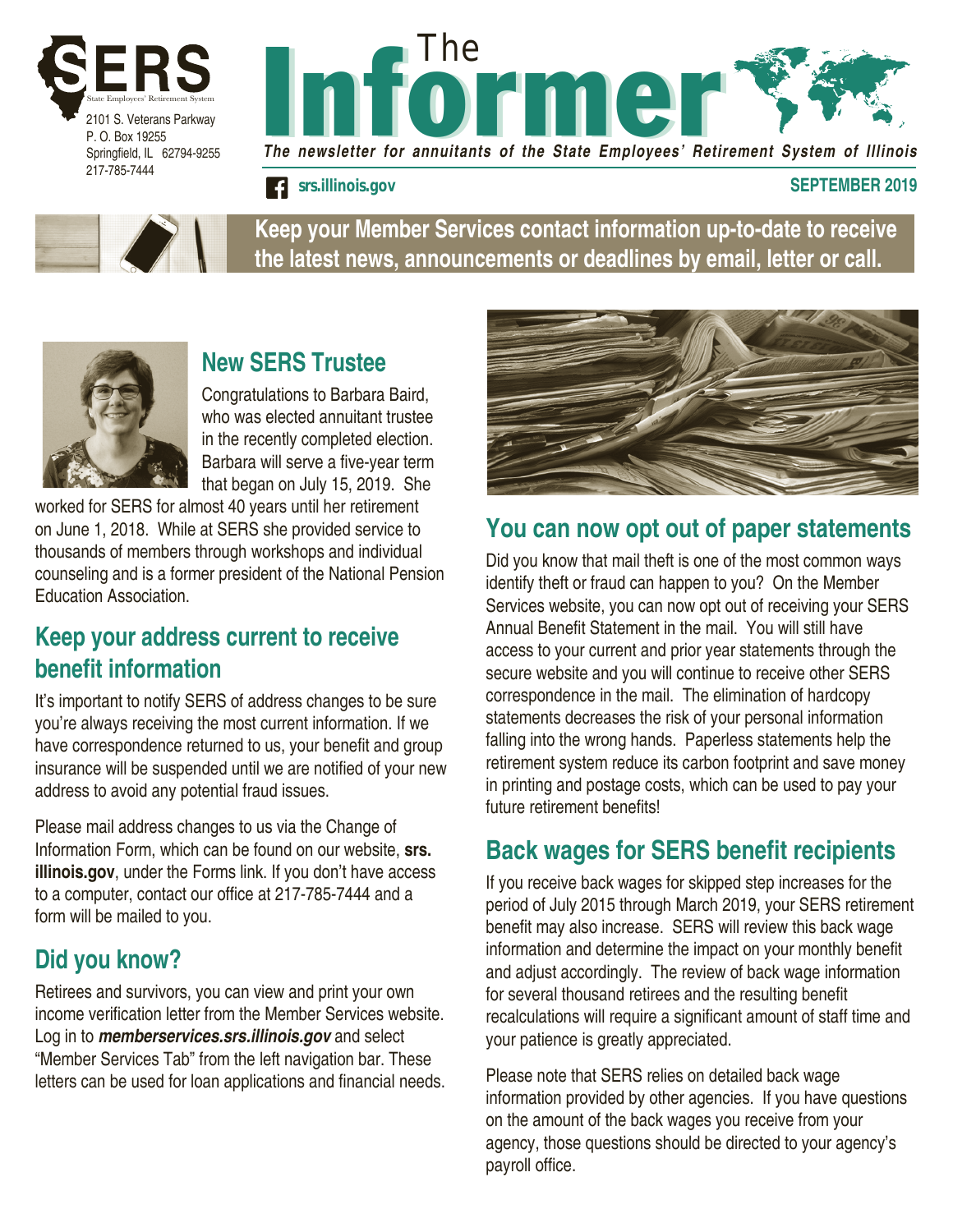### **Remaining 2019 MRR Workshops**

| Oct. 1  | Quincy       | Nov. 12             | Springfield  |  |
|---------|--------------|---------------------|--------------|--|
| Oct. 15 | Collinsville | <del>Dec. 3 —</del> | Chicago FULL |  |
| Oct. 22 | East Peoria  | Dec. 10             | Joliet       |  |
| Oct. 22 | Utica        |                     |              |  |
|         |              |                     |              |  |

If you've already registered for a workshop, you don't need to do anything further.

#### **2020 Myths & Realities of Retirement Workshop**

| <b>Beginning September 1, 2019, SERS retirees</b> |  |
|---------------------------------------------------|--|
| will be able to register online for next year's   |  |
| <b>MRR</b> workshops.                             |  |

To register, visit *srs.illinois.gov* and follow the instructions. After you register, you will receive a confirmation and email reminders.

If you don't have access to a computer, you can complete and return the application below to us or call our office to register. After you're registered, we will send a reminder letter two weeks prior to the respective workshop.

*The MRR is a free, one-day workshop examining various issues affecting retirees.*

| Feb. 4         | Springfield     | <b>Jul. 21</b>  | Galesburg    |
|----------------|-----------------|-----------------|--------------|
| Mar. 17        | Bloomington     | Aug. 4          | Effingham    |
| Mar. 17        | Carol Stream    | Aug. 4          | Bradley      |
| <b>Mar. 24</b> | Orland Park     | <b>Aug. 11</b>  | Mt. Vernon   |
| <b>Mar. 31</b> | Marion          | <b>Aug. 11</b>  | Schaumburg   |
| Apr. 14        | Carol Stream    | <b>Aug. 19</b>  | Dixon        |
| Apr. 14        | Collinsville    | Sept. 1         | Springfield  |
| Apr. 21        | Springfield     | <b>Sept. 15</b> | Chicago      |
| May 5          | Chicago         | Oct. 6          | Quincy       |
| <b>May 19</b>  | Springfield     | Oct. 14         | Utica        |
| June 16        | East Peoria     | Oct. 20         | East Peoria  |
| June 16        | <b>Rockford</b> | Oct. 27         | Collinsville |
| June 23        | Orland Park     | <b>Nov. 17</b>  | Springfield  |
| June 23        | Springfield     | Dec. 1          | Chicago      |
| <b>July 7</b>  | Springfield     | Dec. 8          | Joliet       |

| <b>Return this form to:</b>                                                                   | Name                                               |
|-----------------------------------------------------------------------------------------------|----------------------------------------------------|
| <b>State Retirement Systems</b><br><b>Field Services Division</b><br>2101 S. Veterans Parkway |                                                    |
| P. O. Box 19255                                                                               | Zip code _____________________                     |
| Springfield, IL 62794-9255<br>217-785-6979  Fax: 217-557-5154                                 |                                                    |
|                                                                                               |                                                    |
|                                                                                               |                                                    |
|                                                                                               |                                                    |
| Printed by the Authority of the State of Illinois<br>68M 09/19 Printed on Recycled Paper      | Are You Bringing a Guest?<br>Yes<br>N <sub>o</sub> |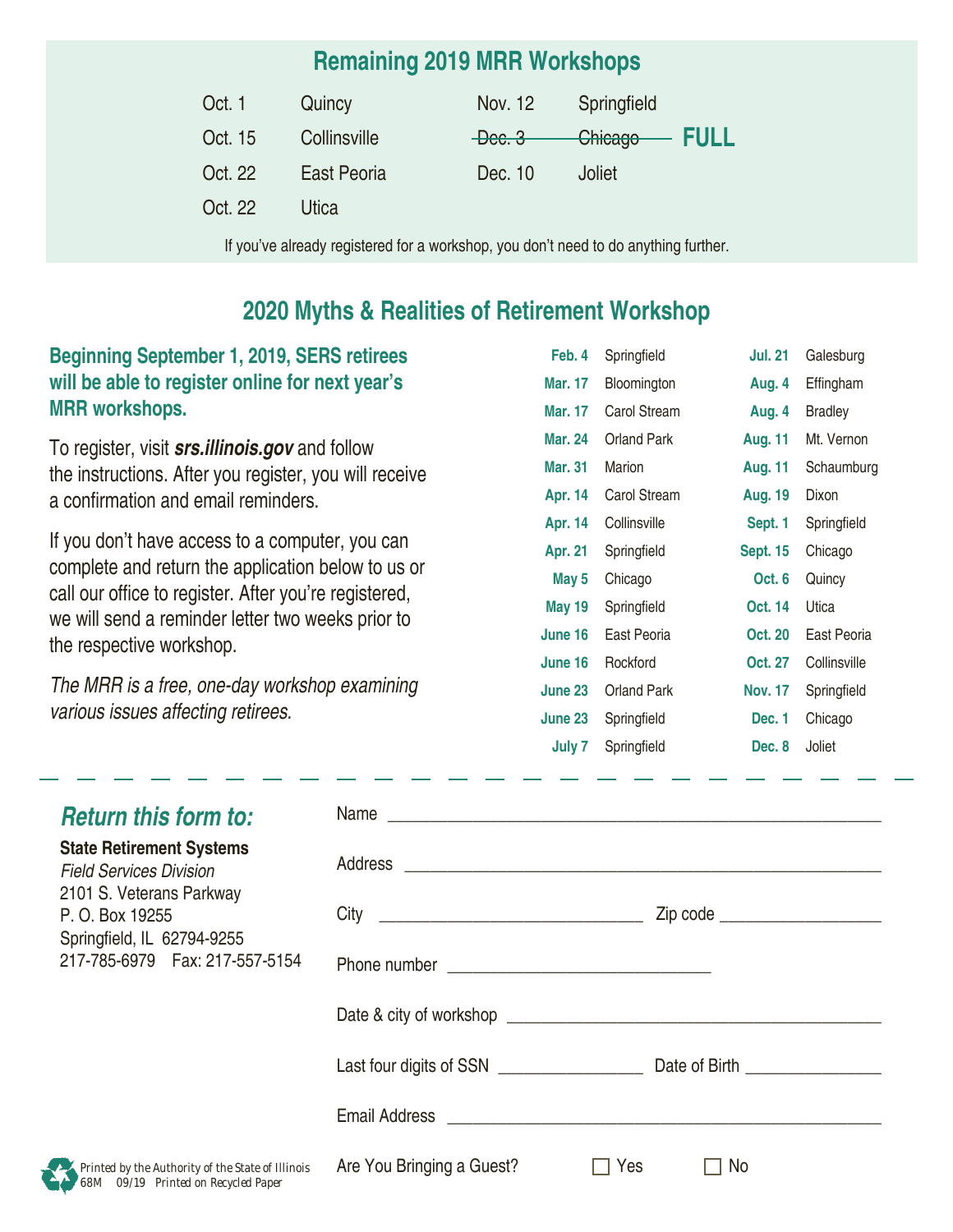#### **2019 Flu Vaccine Schedule\***

The Department of Central Management Services is providing free seasonal flu vaccines to State of Illinois employees, retirees and survivors enrolled in a state-sponsored health plan. Many county health departments partner with the State to provide these at no charge to members. Call your local health department for the exact dates, times and locations that vaccines will be offered.

Members must present their state health insurance card and another form of ID. If you are enrolled in Medicare Part B, you can obtain a free flu shot from your physician or participating pharmacy. *Spouses, dependents, contractual workers, consultants,*  students and anyone who opted out of health insurance coverage are not eligible for free flu vaccines.

The entire flu vaccine schedule is posted on our website at **srs.illinois.gov**. Dates and times are subject to change, so check online often.

**Flu shots will be available at the SRS Springfield office on October 10 from 9 a.m.** – **3 p.m.** 

| Springfield                          |                                                                                                 |                                       |                                                                                        |
|--------------------------------------|-------------------------------------------------------------------------------------------------|---------------------------------------|----------------------------------------------------------------------------------------|
| <b>Date</b>                          | <b>Location</b>                                                                                 | <b>Date</b>                           | <b>Location</b>                                                                        |
| October 8<br>9 a.m. - 12 p.m.        | <b>Multi-use State Lab/IDPH</b><br>825 N. Rutledge                                              | October 24<br>$9 a.m. - 1 p.m.$       | <b>Board of Education</b><br>Alzina Building, N. First Street                          |
| October 9<br>$9 a.m. - 3 p.m.$       | <b>Howlett Bldg.</b><br>Hall of Flags<br>Edwards St. - parking at Stratton Building             | October 29<br>$9 a.m. - 1 p.m.$       | <b>Healthcare and Family Services</b><br>201 South Grand East<br><b>Bloom Building</b> |
| October 10<br>$9 a.m. - 3 p.m.$      | <b>SERS</b><br>2101 South Veterans Parkway                                                      | October 30<br>9 a.m. - 12 p.m.        | <b>Department of Insurance</b><br>320 W. Washington                                    |
| October 15<br>$9 a.m. - 1 p.m.$      | <b>Stratton Building</b><br>401 S. Spring                                                       | October 31<br>9 a.m. - 12 p.m.        | <b>Environmental Protection Agency</b><br>1021 North Grand Ave.                        |
| October 16<br>$9 a.m. - 3 p.m.$      | <b>Department of Revenue</b><br><b>Willard Ice Building</b><br>101 W. Jefferson Street          | November 5<br>9 a.m. - 12 p.m.        | <b>Dept of Agriculture</b><br>801 E. Sangamon Ave.<br><b>State Fairgrounds</b>         |
| October 17<br>$9 a.m. - 3 p.m.$      | <b>Department of Natural Resources</b><br>One Natural Resources Way<br><b>State Fairgrounds</b> | November 5<br>$9 a.m. - 1 p.m.$       | <b>IDOT</b><br>2300 Dirksen Parkway                                                    |
| October 22<br>$9 a.m. - 1 p.m.$      | <b>IDOT</b><br>2300 Dirksen Parkway                                                             | November 6<br>$9 a.m. - 1 p.m.$       | <b>Stratton Building</b><br>401 S. Spring                                              |
| October 23<br>9 a.m. - 12 p.m.       | <b>Corrections</b><br>1301 Concordia Ct. Conkle C                                               | <b>November 7</b><br>9 a.m. - 12 p.m. | <b>Attorney General</b><br>500 S. Second Street                                        |
| October 23<br>$9 a.m. - 1 p.m.$      | <b>State Police</b><br>801 S. Seventh-Lobby                                                     | November 14<br>$9 a.m. - 1 p.m.$      | <b>Dept of Human Services</b><br>Iles Park Pl.                                         |
| <b>Central and Southern Illinois</b> |                                                                                                 |                                       |                                                                                        |
| <b>Date</b>                          | <b>Location</b>                                                                                 | <b>Date</b>                           | <b>Location</b>                                                                        |
| <b>September</b><br><b>Pending</b>   | <b>Collinsville ISP/IDOT</b><br>1100 Eastport Plaza Dr.<br>Collinsville, IL                     | October 16<br>$8$ a.m. $-4$ p.m.      | <b>Logan Correctional Center</b><br>1096 1350th Street<br>Lincoln, IL                  |
| October 9<br>$9 a.m. - 3 p.m.$       | <b>IDPH</b><br>5415 North University<br>Peoria, IL                                              | October 17<br>$9 a.m. - 1 p.m.$       | <b>Jacksonville Correctional Center</b><br>2268 E. Morton Ave.<br>Jacksonville, IL     |
| October 10<br>$9 a.m. - 3 p.m.$      | <b>IDOT</b> (District 4)<br>401 Main<br>Peoria, IL                                              | <b>October</b><br><b>Pending</b>      | <b>Collinsville ISP/IDOT</b><br>1100 Eastport Plaza Dr.<br>Collinsville, IL            |
| October 10<br>$9 a.m. - 3 p.m.$      | Illinois School for the Deaf & Visually Impaired<br>125 S. Webster Ave.<br>Jacksonville, IL     |                                       |                                                                                        |

*\* Flu shots are subject to the availability of the vaccine. Check online for available dates and times, as we will post when we get them.*